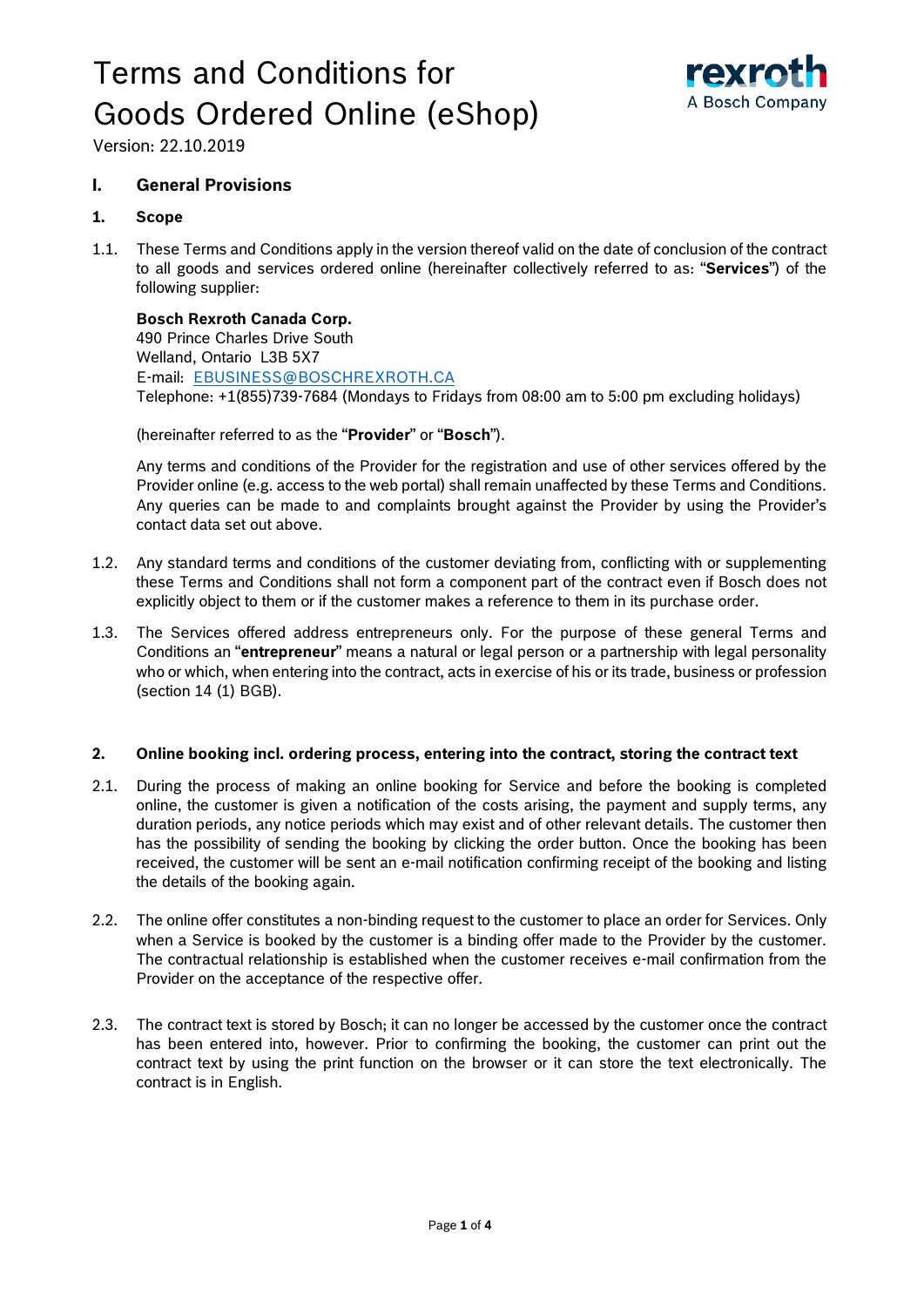Terms and Conditions for Goods Ordered Online (eShop)

### **3. Prices and payment**

- 3.1. The prices valid at the time when the customer places the order shall apply. All prices stated are, unless indicated otherwise, final prices in CAD\$ and are inclusive of the statutory value added tax applicable at the time.
- 3.2. Unless otherwise agreed, invoices shall be paid 30 days after the date of receipt and due date of the invoice without any deductions, by cashless remittance to the bank account indicated by Bosch. Bosch reserves the right to advance payment.
- 3.4. If payment is offered by credit card, PayPal or PayPal Express, the following applies: When payment is made by credit card, the invoice amount in CAD\$ is debited prior to performance of the Service, i.e. before the goods are shipped/a registration code is sent etc. The booking text on the customer's credit card statement will indicate the Provider and/or the Service booked. If the debit from the credit card is revoked by the customer, the customer undertakes to pay the price no later than 10 days after receipt of the Service plus any costs that may have been incurred. These costs include, inter alia, the costs incurred due to the revocation of the credit card debit or due to non-payment.
- 3.5. If the customer is in default of payment, Bosch has the right to claim the damage incurred due to the default (e.g. default interest, notice fees after the first written notice, collection charges) and to demand immediate payment in cash of all accounts receivable under the business relationship which are due and for which there is no defense.

# **4. Liability**

# **4.1. Liability for Services that are subject to charge:**

- 4.1.1. Bosch shall be liable in accordance with the statutory provisions (i) in the event of intent or gross negligence, (ii) in accordance with the provisions of the German Product Liability Act [*Produkthaftungsgesetz*], (iii) to the extent of a guarantee provided by Bosch; and (iv) in the event of injury to life or limb or impairment to the health of a person.
- 4.1.2. In the event of property or pecuniary damage caused by simple negligence [*einfache Fahrlässigkeit*], insofar as no liability pursuant to sub-section I.4.1.1. is involved, Bosch and the persons engaged by it in performance of its obligations [*Erfüllungsgehilfe*] shall only be liable in the event of a violation of a material contractual obligation, the amount of this is limited, however, to the damage that was foreseeable and typical of the contract at the time when the contract was entered into; material contractual obligations [*wesentliche Vertragspflichten*] are those obligations whose performance characterizes the contract and which the customer may rely on being performed (hereinafter referred to as "**Material Obligation**").
- 4.1.3. The amount of the liability of Bosch under sub-section I.4.1.2. above is, without prejudice to the regulation of sub-section I.4.1.1., limited to 100% of the amount of the remuneration which the customer has paid to the Provider in the last twelve months preceding the event giving rise to the damage, but to at least Euro 50,000.00.
- 4.1.4. Any further liability of Bosch is excluded. This applies in particular to claims for damages due to *culpa in contrahendo*, due to other violations of duty and due to claims on account of tort/delict for compensation of property damage pursuant to section 823 BGB.
- 4.1.5. Limitations of liability provided for by statute (e.g. pursuant to sec. 44a German Telecommunications Act (TKG)) which deviate from the above liability provisions to Bosch's advantage shall remain unaffected.
- 4.1.6. The above limitations of liability shall also apply in the event of fault by a person engaged by Bosch in performance of its obligations [*Erfüllungsgehilfe*] and to the personal liability of the employees, representatives and corporate bodies of Bosch.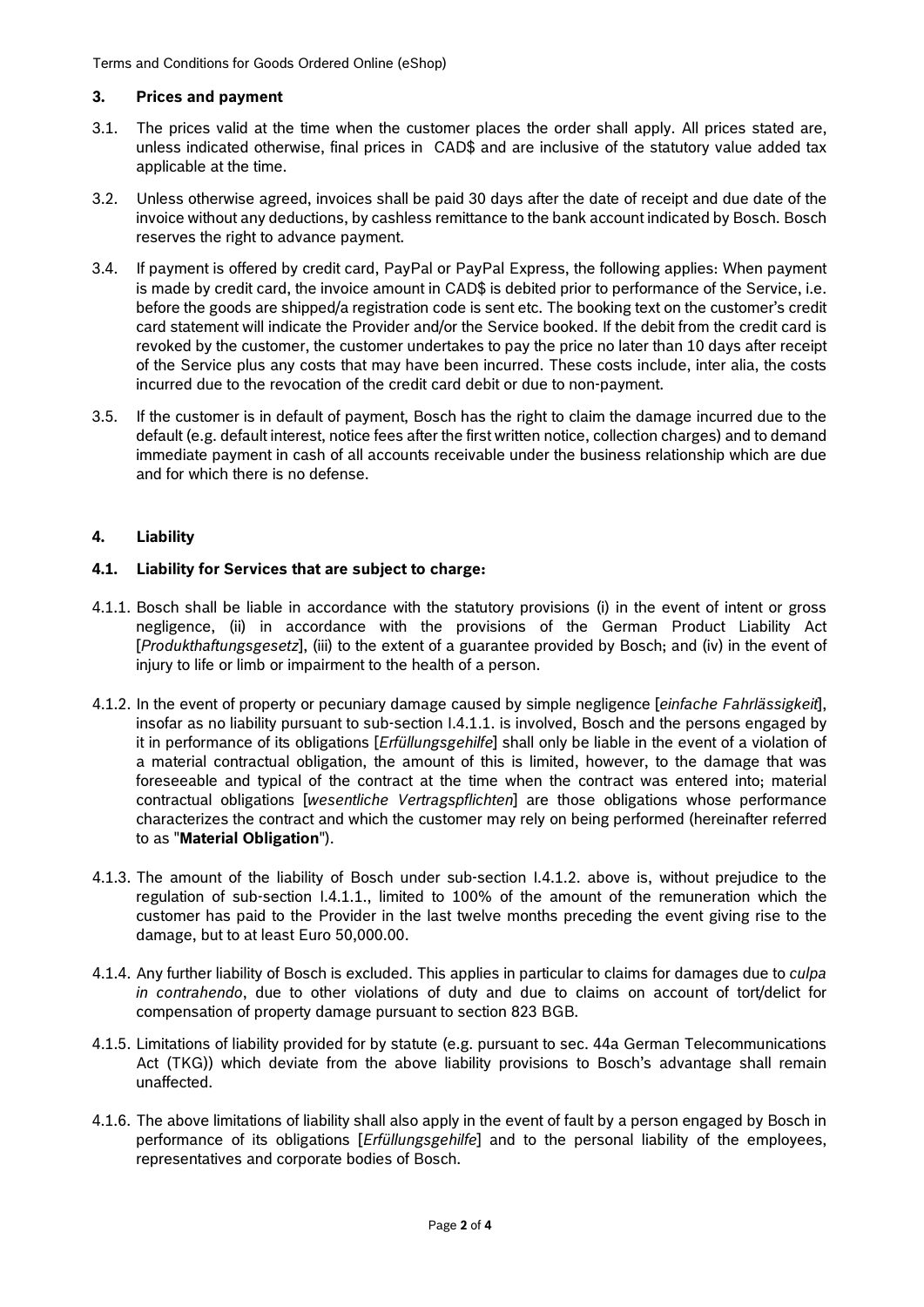Terms and Conditions for Goods Ordered Online (eShop)

#### **4.2. Liability for Services that are free of charge:**

Insofar as Services are rendered free of charge, Bosch does not assume any liability for damage ensuing from the use of the Services except in cases of gross negligence or intent or in the event of injury to life or limb or impairment to the health of a person. Any possible liability for damage under the Product Liability Act [*Produkthaftungsgesetz*] is not excluded by this.

# **5. Applicability of General Terms and Conditions of Purchase**

The General Terms and Conditions of Delivery, available at [https://www.boschrexroth.com/en/ca/home\\_5/terms\\_and\\_conditions,](https://www.boschrexroth.com/en/ca/home_5/terms_and_conditions) shall apply unless otherwise provided for in these Terms and Conditions.

# **5. Rights of use**

Documentation and other electronic content provided by Bosch contain information and content that is protected by copyright. They may not be used for any purposes other than the intended contractual use. The customer acquires a non-exclusive, non-transferable right of use for this. Without the approval of Bosch in writing, the following is not permissible in particular: making additional reproductions of the information or content, editing or processing it, disclosing it to third parties or making it available to the public. The customer may not remove copyright notices, trade marks, digital watermarks or other reservations of rights from information or content.

# **7. Copyright**

- 7.1. The customer undertakes to treat information and other materials which Bosch has marked "confidential" or which is/are otherwise to be considered confidential (hereinafter: "**Confidential Information**") in confidence and not to make it/them available to third parties. In order to protect the Confidential Information, the customer shall apply the same degree of care (but not less than a reasonable degree of care) as it applies to its own Confidential Information of similar importance.
- 7.2. The confidentiality obligation pursuant to sub-section I.7.1. above does not apply to Confidential Information which
	- (i.) was already in the lawful possession of the customer before being disclosed by Bosch;
	- (ii.) is or becomes public knowledge without a violation of duty by the customer;
	- (iii.) the customer lawfully received from third parties without any secrecy obligations;
	- (iv.) was disclosed to third parties by Bosch without any secrecy obligations;
	- (v.) was developed by the customer itself;
	- (vi.) had to be disclosed by law; or
	- (vii.) was disclosed by the customer with the prior consent of Bosch in writing.

#### **8. Data use and data protection**

- 8.1. Bosch complies with the statutory data protection provisions when processing personal data. The details of the data collected and the respective processing thereof are set out in the Provider's data protection notice.
- 8.2. Bosch has the right to store, use, transfer and/or exploit all the information except for personal data - that is contributed and created by the customer in connection with the purchase order, for any purposes whatsoever beyond the purpose of the contract, for instance for statistical, analytical and internal purposes. This right is unlimited and irrevocable.